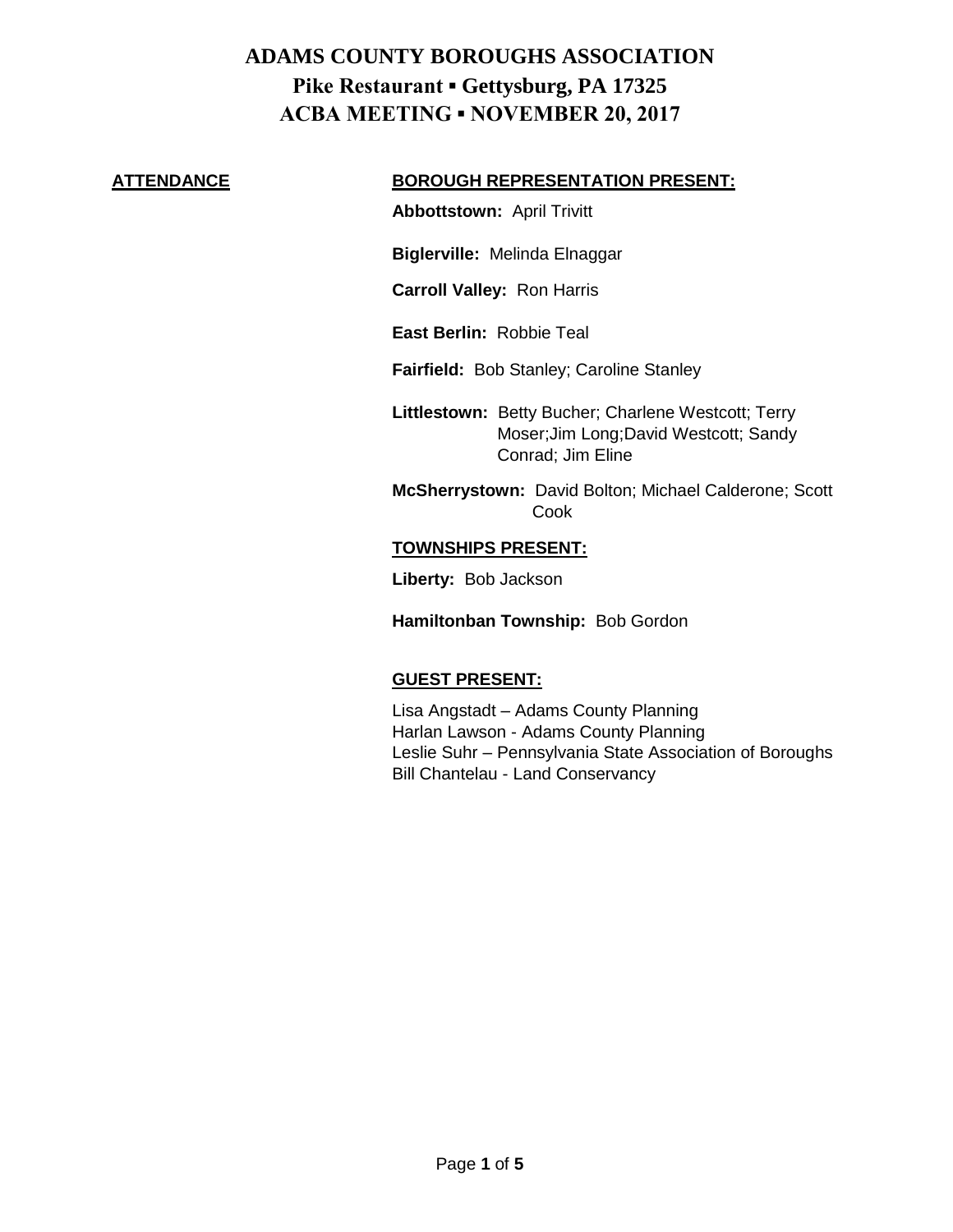| The Adams County Boroughs Association met in session<br>and the meeting was called to order at 6:15 p.m. by Ron<br>Harris and the Pledge of Allegiance was recited.                                                                                                                                                                                                                                                                                                                                                                                                                                                          |
|------------------------------------------------------------------------------------------------------------------------------------------------------------------------------------------------------------------------------------------------------------------------------------------------------------------------------------------------------------------------------------------------------------------------------------------------------------------------------------------------------------------------------------------------------------------------------------------------------------------------------|
| Introductions were made by all in attendance.                                                                                                                                                                                                                                                                                                                                                                                                                                                                                                                                                                                |
| A motion was made David Bolton and seconded by Bob<br>Stanleyto approve the minutes from the September 18,<br>2017 meeting as written. Motionadopted.                                                                                                                                                                                                                                                                                                                                                                                                                                                                        |
|                                                                                                                                                                                                                                                                                                                                                                                                                                                                                                                                                                                                                              |
| Treasurer, Charlene Westcott reported the following:<br>Balance as of November 1, 2017  \$3,086.81<br>Receipts for 29 meals @ \$10  \$ 290.00<br>0.00<br>Expenses for 24 meals @ \$10  \$ 240.00<br>Balance as of November 20, 2017  \$3,136.81<br>A motion was made by David Bolton and seconded by<br>Carroll Smith to accept the Treasurers Report as read<br>by Charlene Westcott. Motion adopted.                                                                                                                                                                                                                       |
|                                                                                                                                                                                                                                                                                                                                                                                                                                                                                                                                                                                                                              |
| It has been noted that a quorum is present.<br>The results of the election are as follows:<br>President - Ron Harris<br>Vice President - David Bolton<br>Secretary - Sandy Conrad<br>Treasurer - Charlene Westcott<br>PSAB Board Representative - David Bolton<br>PSAB Resolution & Policy - David Bolton<br>PSAB Board/Resolution & Policy Alternate - Sandy Conrad<br>ACTPO - Susan Naugle, Dave Hazlette and David Bolton<br><b>ACTPO Alternate - Patrick Sullivan</b><br>A motion was made by Terry Moser and seconded by<br>James Eline to approve and accept the election of<br>officers as presented. Motion adopted. |
|                                                                                                                                                                                                                                                                                                                                                                                                                                                                                                                                                                                                                              |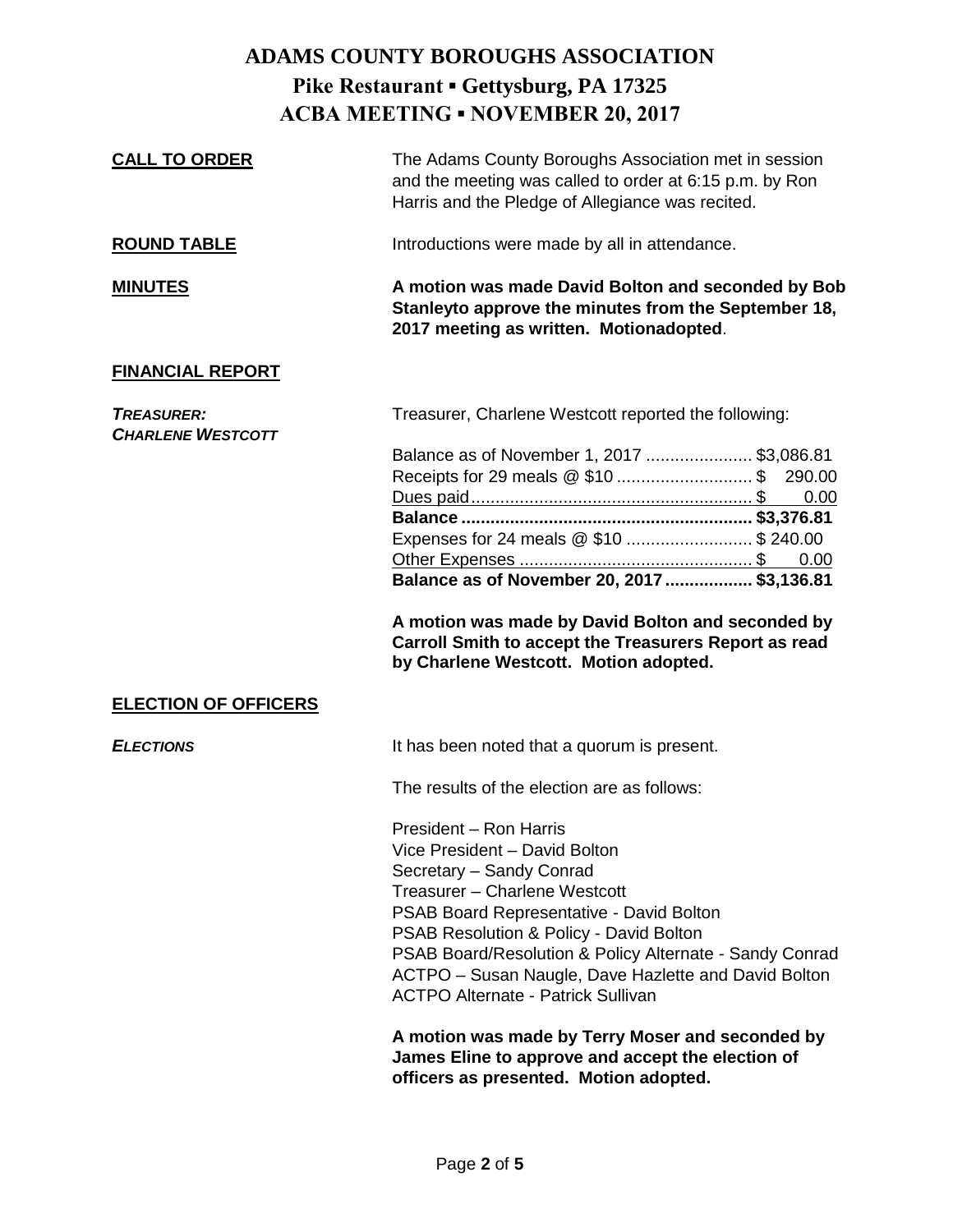| <b>COMMITTEE APPOINTMENTS</b> | The following have volunteered to serve on the following<br>committees:              |
|-------------------------------|--------------------------------------------------------------------------------------|
|                               | Legislative Committee - David Bolton (Chair), April Trivitt<br>and Charlene Westcott |
|                               | ACCOG Representatives - Ron Harris, David Bolton<br>(Alternate)                      |
|                               | Awards Committee - Sandy Conrad, David Westcott and<br>Melinda Elnaggar              |

ACTCC - Ron Harris

## **ACBA BUSINESS**

### *NEWSLETTER REVIEW CATEGORY 4 CASINOS*

A new law, House Bill 271 has been signed by Governor Wolf on October 20, 2017. This new law amends the Pennsylvania Race Horse Development and Gaming Act and authorizes a number of gambling expansion opportunities through the commonwealth.

The law allows for up to ten Category 4 slot machine licenses which would likely, but not necessarily, be owned and operated by existing Pennsylvania licensed casino operators and eventually up to 50 table games. However there are restrictions. No Category 4 location can be located within 25 linear miles of an existing Category 1, 2 or 3 casino facility.

Under Section 1305.1 (A.1) provides the municipalities the option to prohibit, or opt-out of a Category 4 facility with their municipality. The municipality would have to adopt a Resolution at a public meeting. The Resolution would state if the municipality is opting-in or opting-out of the Category 4 facility.

### *RADAR GOES TO THE HOUSE*

On October 18, 2016 the Senate of Pennsylvania passed Senate Bill 535 by a vote of 47 to 3 and it was sent to the House of Representatives for consideration. There was no time for the House to consider the Bill however, it was reintroduced to the Senate as Senate Bill 251. On November 14, 2017 the bill passed the Senate on a 46 to 3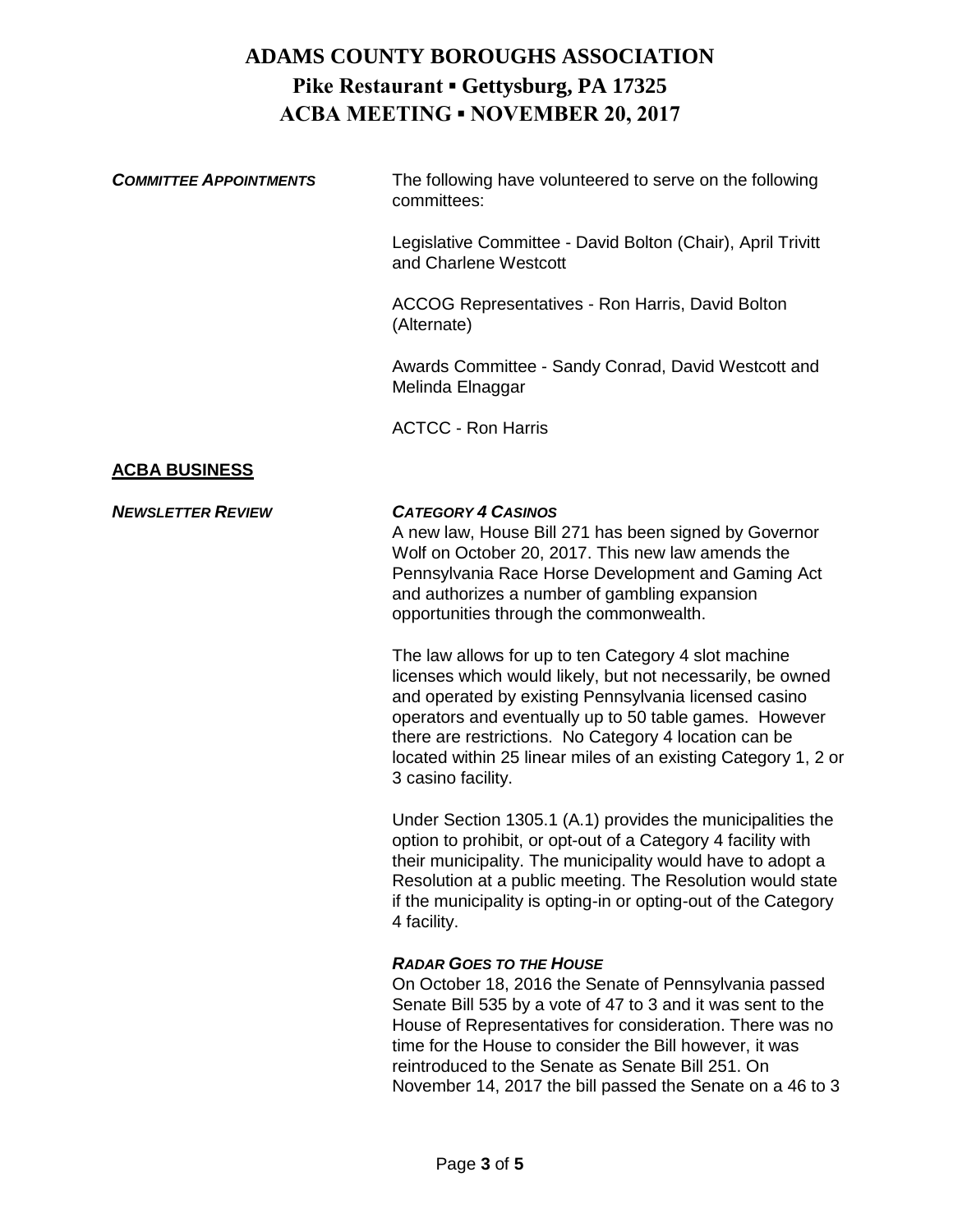vote. Now the bill will move forward to the House for consideration.

### *NOVEMBER 7TH ELECTION TURNOUT*

Commissioner Randy Phiel reported earlier that the off-year General Election was further impacted by steady cold rain during most of the day. The election had a 23% turnout.

## *PUBLIC FIGURE'S FACEBOOK ACCOUNT IS SUBJECT TO RIGHT-TO-KNOW*

The state Office of Open Records has ruled that posts on a public figure's Facebook page are subject to the state's Right-to-Know Law. This was determined after a Chambersburg Borough, Franklin County, woman challenged the borough's denial of her request for information from the mayor's Facebook account that he uses for business related to his position. The Open Records Office ordered that copies of the mayor's Facebook page posts be provided to the requestor.

### *BUILDING PERMIT FEE SURCHARGE INCREASED*

Governor Tom Wolf signed a bill (Act 26 of 2017) that will increase the cost of a building permit fee surcharge by 50 cents. The increase from \$4.00 to \$4.50 is effective immediately.

**RECESS** A 40-minute recess was taken for dinner.

### **GUEST SPEAKER(S)**

*LINDA ANGSTADT, GIS DIVISION* Ms. Angstadt, is the GIS Division Manager at Adams *MANGER - ADAMS COUNTY OFFICE* County Office of Planning and Development. Pictometry's *OF PLANNING& DEVELOPMENT* Connect Explorer is a free web-based program that the Count of Adams officer to all municipalities. The program is for viewing the most current aerial photography of the County. It incorporates several Adams county GIS layers as well, including parcels, address points and street centerlines. This program in no way replaces the current Adams County GIS site, instead it is an additional tool to be used alongside the GIS site. The functionalities within Connect Explorer make it an extremely valuable asset to municipalities. The system can perform the following:

- Generate spreadsheets of data such as mailing addresses for selected parcels.
- Measuring tools for area, lines, elevation and others.
- Side-by-side comparison of current photography with previous year's photos.